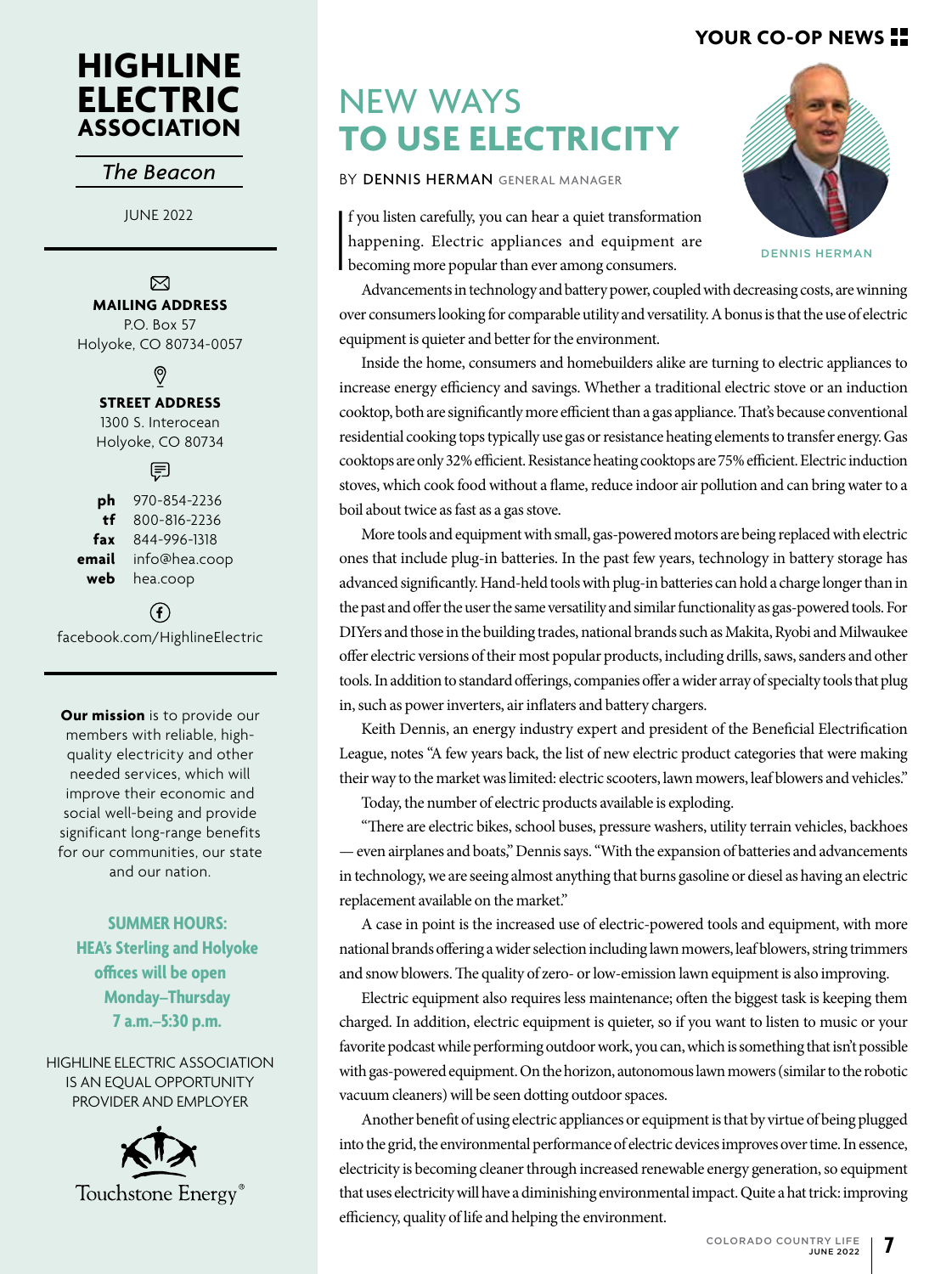# **YOUR CO-OP NEWS**



# **IT'S TIME TO TAKE A TEST DRIVE AMERICA'S ONLY PLUG-IN HYBRID MINIVAN**

# **CHRYSLER PACIFICA**

#### **Available for the month of June!**

Please call 970-854-2236 or email info@ hea.coop to reserve your 30 minute EV Experience test drive.

For our members near the Sterling and Ovid offices, we will schedule a date in the area once interest is expressed.

The Chrysler Pacifica is located at our Holyoke office. Reservations are suggested, but walk-ins are welcome!

*\* Must be 21 years or older to drive and have a driver's license and insurance.*

## **SCHEDULE YOUR TEST DRIVE TODAY!**



### **Do we have your most up-to-date contact information?**

Did you switch cellphone providers and had to get a new phone number or decided to disconnect your landline? Maybe your mail isn't delivered to your house anymore and you have to pick it up at the post office. Whatever it may be, make sure we have your most up-to-date phone numbers, mailing addresses and anything else that can help us contact you if we need to.



# **LOCAL COLOR RUN** SUPPORTS CHILDREN'S HOSPITAL COLORADO

BY BRITTANY WILLISON TRI-STATE GENERATION & TRANSMISSION

### **CO-OP STRIDES TO SUPPORT COLORADO RESIDENT**

For Jeff Sittner, community is everything. It's been that way since the day he was born into the close-knit town of Ovid, where he's chosen to spend most of his life. Home to roughly 200 people, Ovid sits just minutes from the Colorado-Nebraska border and is the type of place where there are no strangers. When Jeff was born with several heart defects the entire community stepped in to support his family as they navigated trips to and from Children's Hospital Colorado in Denver. Now more than three decades later, the support hasn't wavered.

When Jeff was born, there were no signs of heart issues. It wasn't until weeks later that he started to turn blue and was rushed to the hospital. "They didn't have the technology then that they do now," Jeff explained, "Now they would know about the heart defect before a child is born."

At six weeks old, he underwent his first of many heart surgeries. Five years later, doctors performed the most serious surgery yet, telling Jeff's parents he had a 30% chance of making it off the operating table. He was at the hospital for three months.

Over the years, Jeff has undergone more than a dozen heart surgeries to reform his heart and restructure his arteries. He's overcome more health battles in 37 years than most experience in a lifetime, yet his outlook is one of gratefulness and a desire to give back. **PAYING IT FORWARD:** 

### **THE OVID DAYS COLOR RUN**

After spending months of his life at Children's Hospital Colorado, Jeff has nothing but positive things to say. While some may dread returning to a place where multiple hardships ensued, he loves the doctors and nurses who treated him during his visits.

"The atmosphere is different; they really know how to connect with their patients," Jeff said. "I still see the same surgeon who operated on me as a child; no one knows me better."

It was for this reason that the Sittner family felt the need to give back. They all had been positively impacted by the hospital's care and wanted to return the favor. They were sitting around chatting one day, as they often do, when they had the idea to start a Color Run. The Sittners quickly started planning their first-ever fundraiser and, between requesting road closures with the local police department and gathering



**Congratulations** to the following employees who observe an employment anniversary in June:

| Rance Ferguson | 29 |
|----------------|----|
| Joni Kinney    | 10 |
| Alex Astley    | 8  |
| Elliot Jones   | 1  |

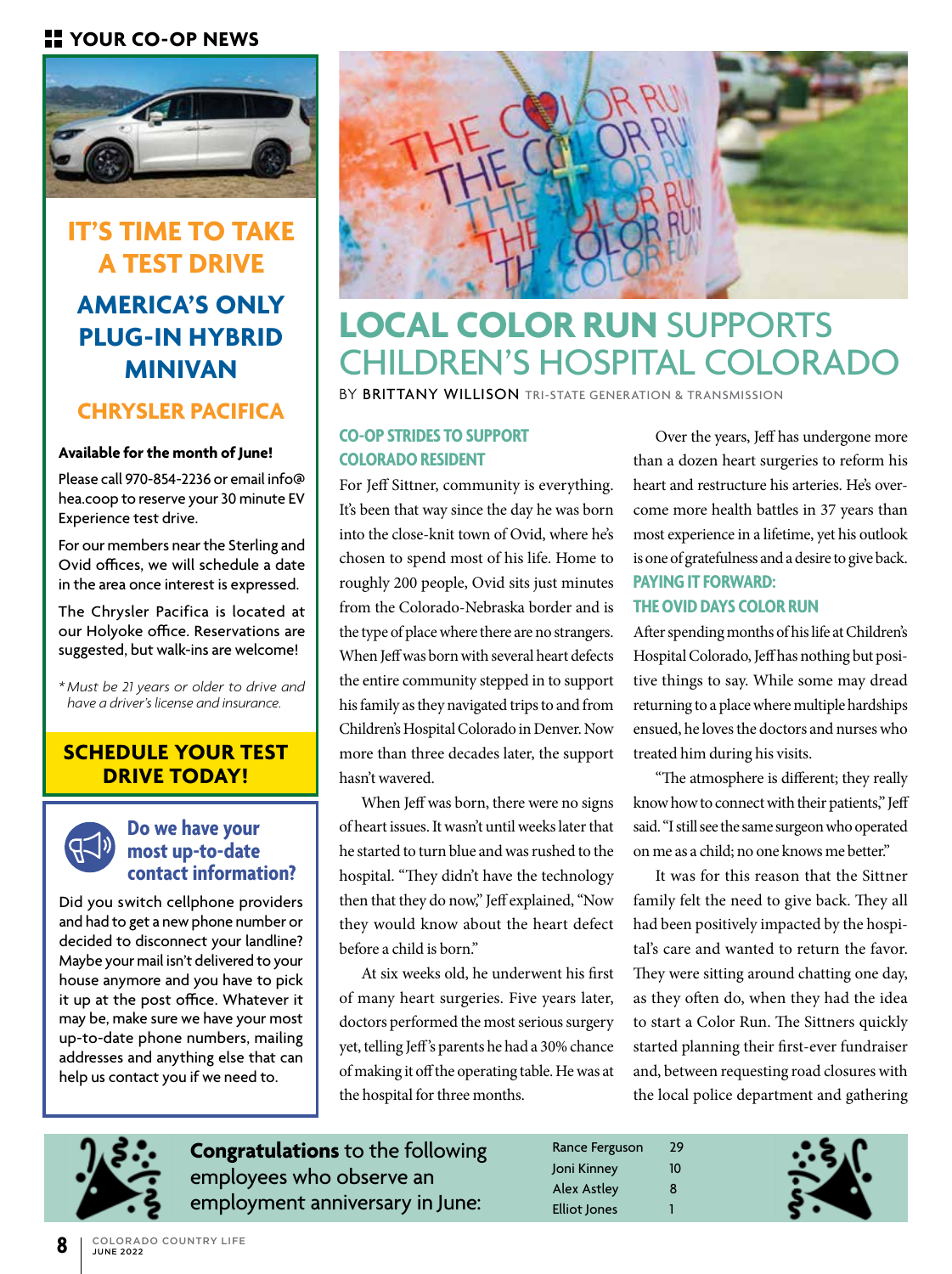### **YOUR CO-OP NEWS**

donations, to securing t-shirt orders and volunteers, no need was left unmet.

"The community embraced it really well," Jeff said. "They've let us do whatever we need to do. Local organizations volunteer; the store donates water; we close off the highway for runners. Someone even drives around on a four-wheeler to bring the participants water."

The Ovid Days Color Run takes place every July in what the town knows as "The Section" and is a 5K run or walk. Along the way, volunteers douse participants from head-to-toe in different-colored powder. After the race, participants and volunteers enjoy homemade breakfast burritos with ingredients donated from the local grocery store and prepared by the Sittner family. As the day goes on, residents and visitors enjoy live music, food trucks, a softball tournament and waterslides as a part of the town's annual Ovid Days.



Jeff and his brother, Luke, enjoy time outside the hospital. Getting fresh air with family is sometimes the best medicine.

At the end of it all, Jeff and his wife, Anne, hand deliver a check to Children's in Denver. Since the event began in 2015, they've donated \$27,000 to The Heart Institute at Children's Hospital Colorado.

In addition to coordinating the race, Jeff donates his time and testimony to the hospital. He visits children with heart conditions like his own and shares his experience. "It's nice to reassure their parents that their child, while they'll go through struggles, can live a full life," Jeff shared. "I've had parents tell me that they thought their child's life was over, but seeing me gave them hope."

Looking at Jeff, you would never know what he's been through. Although he still has frequent visits to the hospital, he's been able to live a normal life. He grew up playing baseball, went to college and is now married with two children of his own. He loves to socialize and help around the community. He volunteers on the school, town and cemetery boards, drives the school bus, substitute teaches and coaches the high school baseball team.

### **HIGHLINE ELECTRIC ASSOCIATION STEPS IN TO LEND A HELPING HAND**

Everyone in Ovid knows Jeff's health story, including the many Highline Electric Association employees who live in the community. It's no surprise they've been involved in The Ovid Days Color Run since the very beginning. "Highline has always helped out a lot," Jeff said. "There are many Highline employees in Ovid who sign up to run or walk; they always donate their time and resources."

Jessie Heath works in member services for Highline and participates in the walk/run every year. "I love the very start of it. It's fun to see all the participants together. People of all ages — the runners, walkers, people with kids in wagons and strollers — it's just a great feeling," she said. Jessie said it's always easy to recruit Highline employees to take part in the event. "It's an event that brings our community together to support a great cause for a family we all know and love."

The admiration goes both ways. Jeff knows he likely wouldn't get the same support in a big city. In his own words, there's nowhere else he'd rather be.

It's Jeff's story and so many others that inspire Tri-State Generation and Transmission to volunteer each year in February for the Alice Cares for Kids Radiothon, which is celebrating over 20 Years of Miracles made possible by our generous community. Consider donating to Children's Hospital Colorado to give hope to past, present and future patients like Jeff Sittner.

**Participate in this year's Ovid Days Color Run.** JULY 9 OVID PARK **For more information and to register, visit https://fb.me/e/1vsw5JHx3 or call or text 970-580-5448.**



# **HEA WALK/BIKE TO WORK DAY TO BENEFIT ALS ASSOCIATION**

Concern for community is a cooperative principle Highline Electric Association puts into action. On June 22, HEA will host a walk/bike to work day for its employees. For each employee that participates, HEA will donate \$50 to the ALS Association – Rocky Mountain Chapter.

We encourage our communities and fellow businesses to do the same. Live too far from work to walk or bike? Pick a safe location 1-2 miles from your work and walk or bike the rest of the way. Choose an organization important to you, donate and make a difference in your community.